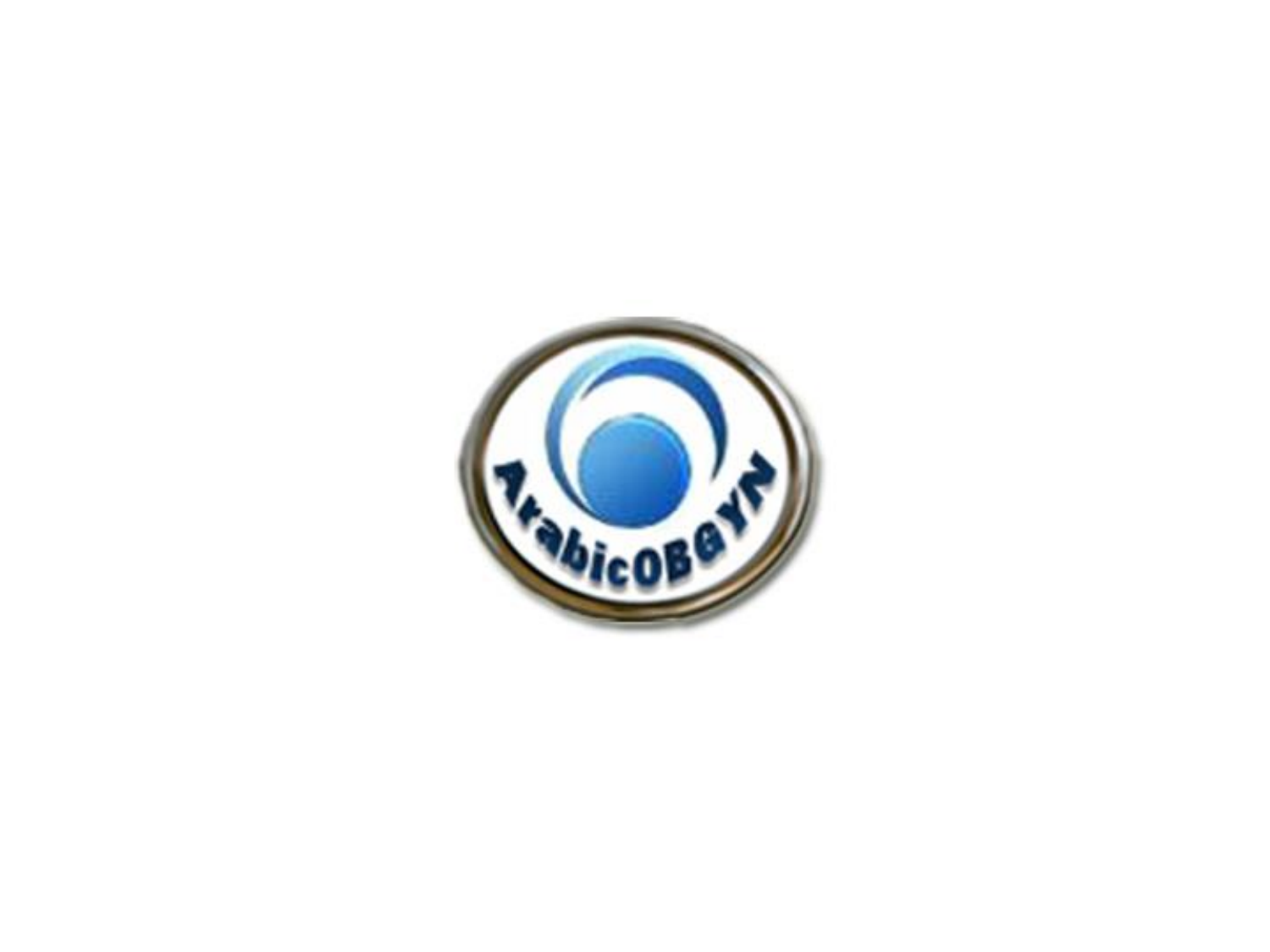

**To Tell Or Not To Tell ?! Boy Or Girl ?!**

- **Dr Muhammad M El Hennawy**
- **Ob/gyn specialist**
- **59 Street - Rass el barr –dumyat - egypt**
- **www. drhennawy.8m.com**

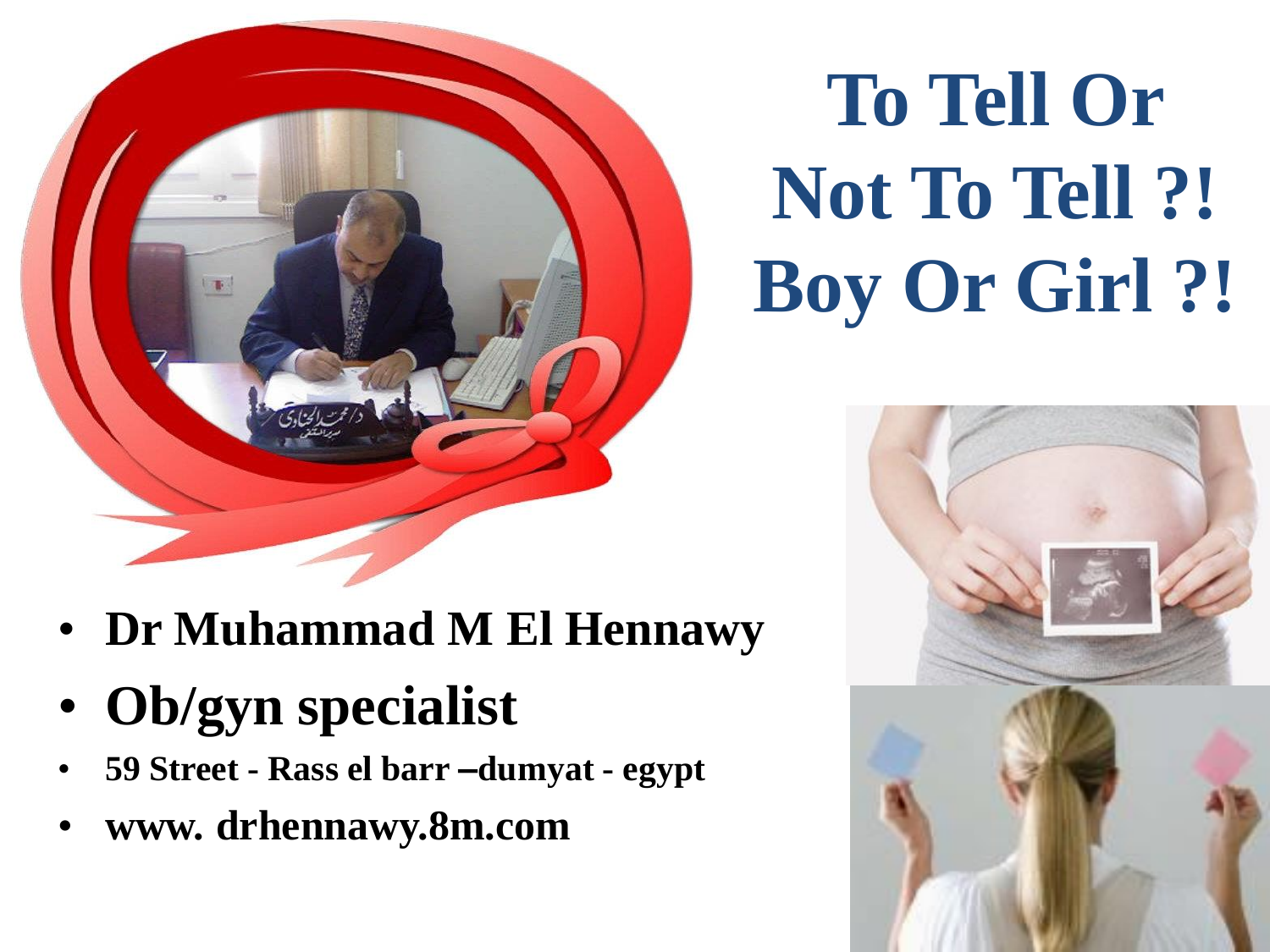- From almost the moment a woman discovers she's pregnant, the guessing games begin.
- *Everyone* -- from her mother-in-law, to her next-door-neighbor, to the clerk in the convenience store
- Baby Snookums will be a boy or a girl
- Pink and Blue" emotion
- Why ? To choose paint of room, clothes or names but there are unisex paint , uinsex clothes and unisex names. so what do the ladies or girls think?

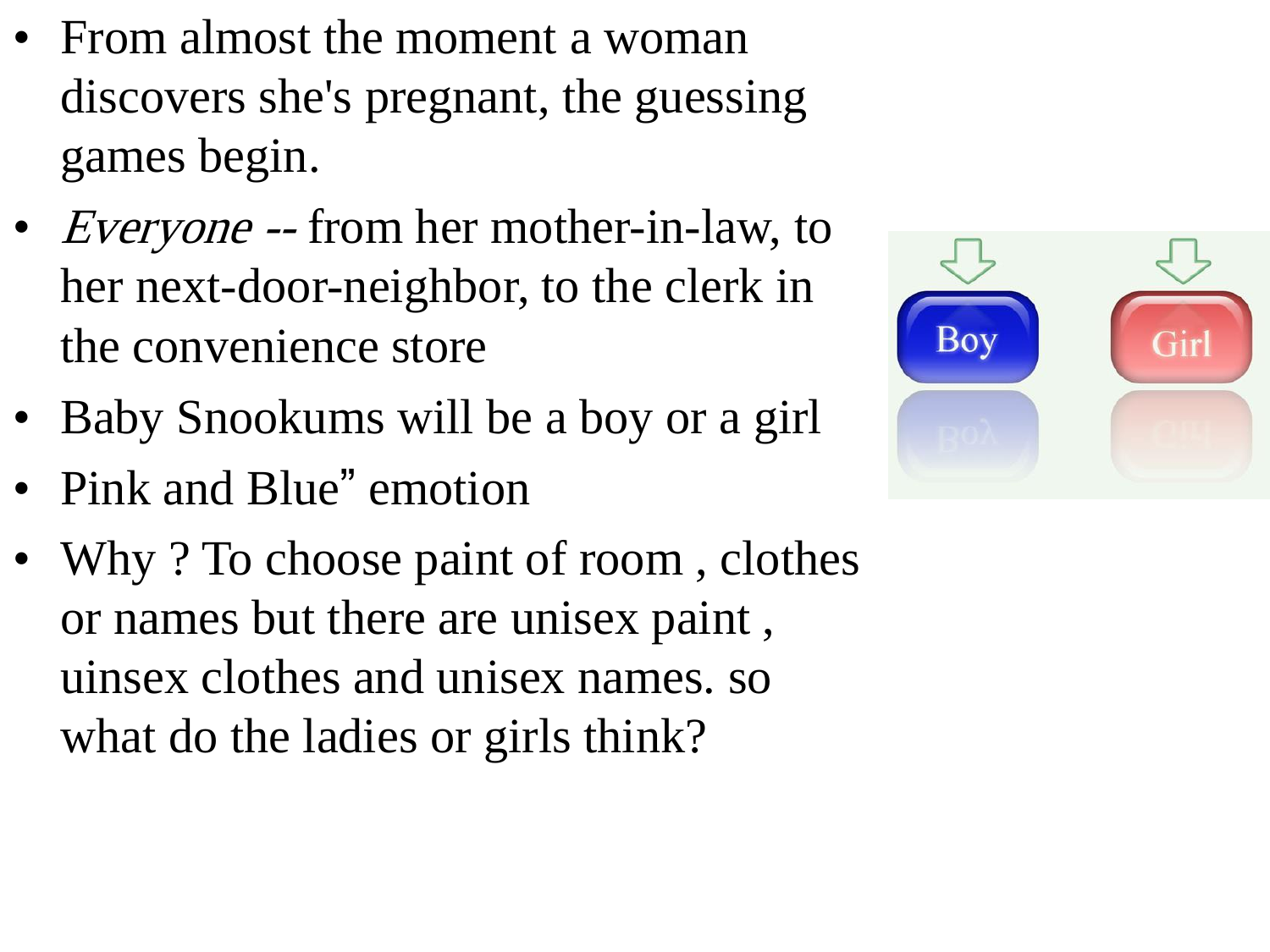• Determining the gender of an unborn baby during routine ultrasounds is not standard practice because resources are too tight and medically speaking it's not important

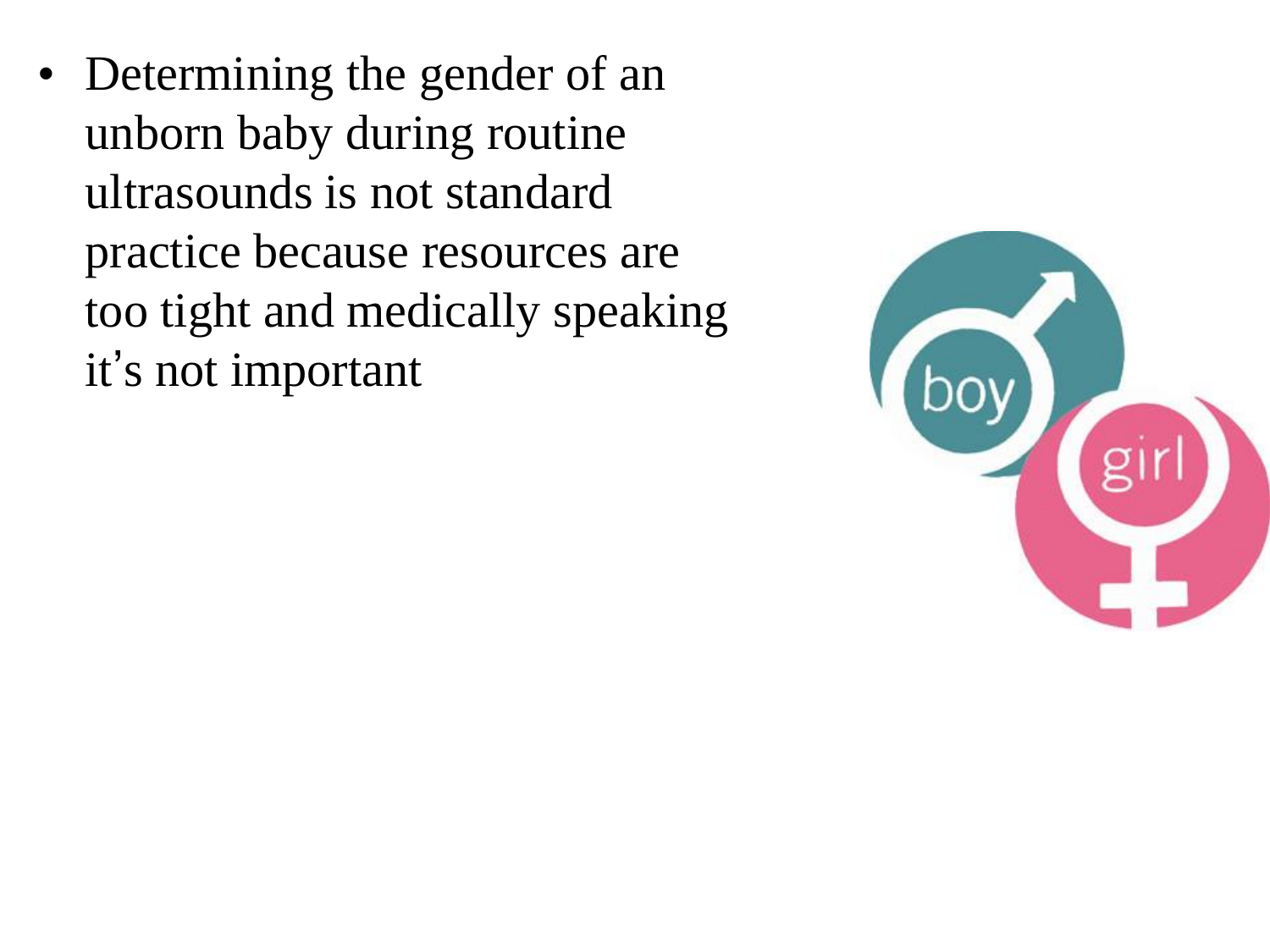#### What to do?

- Ask if its a boy or a girl? Or
- Wait untill birth to see if boy/girl?
- To know or not to know a very personal decision

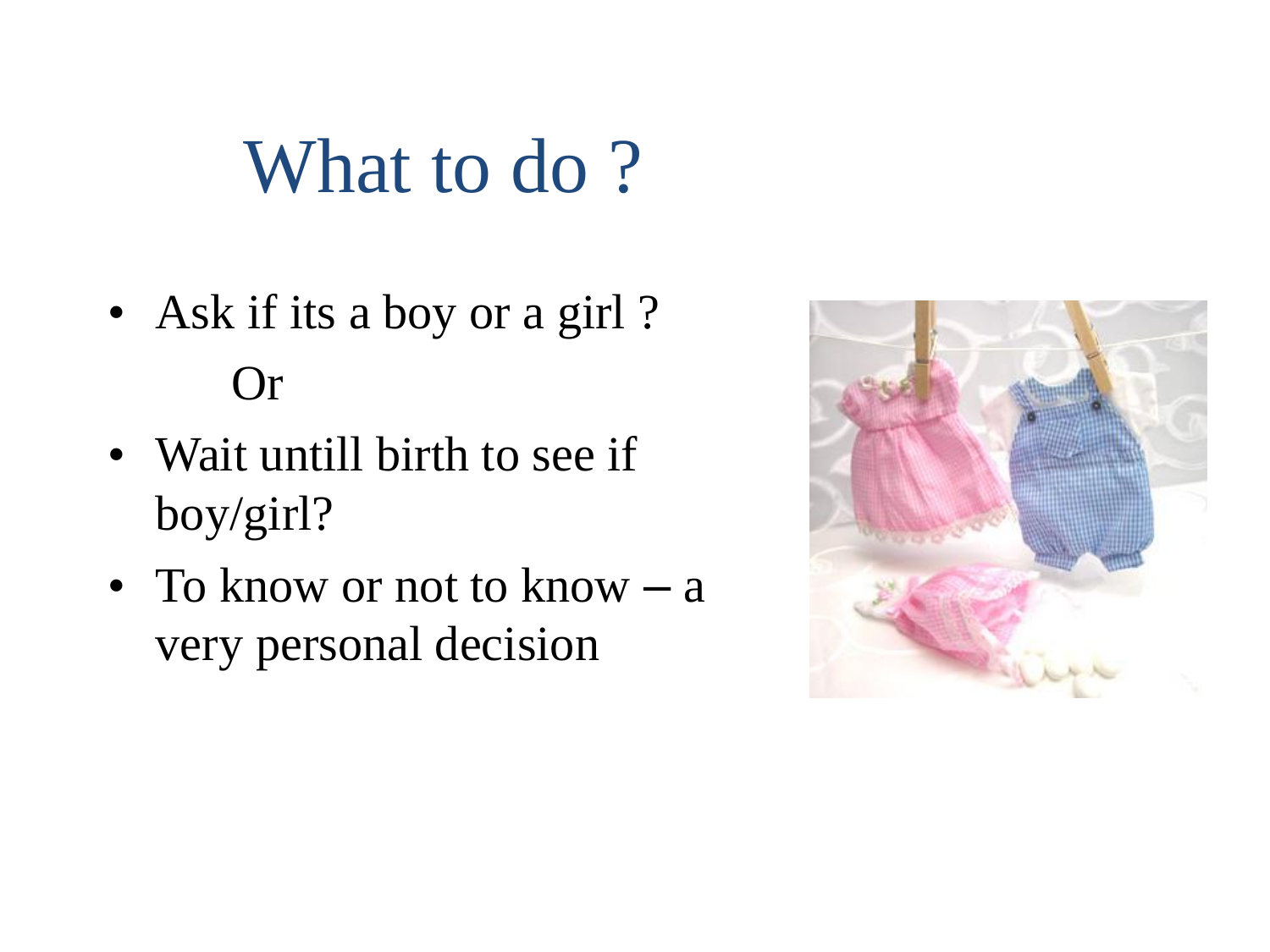Some hospitals, however, have a notell policy. 'Sonographers sometimes get it wrong, so some hospitals won 't tell mother in case of mistakes

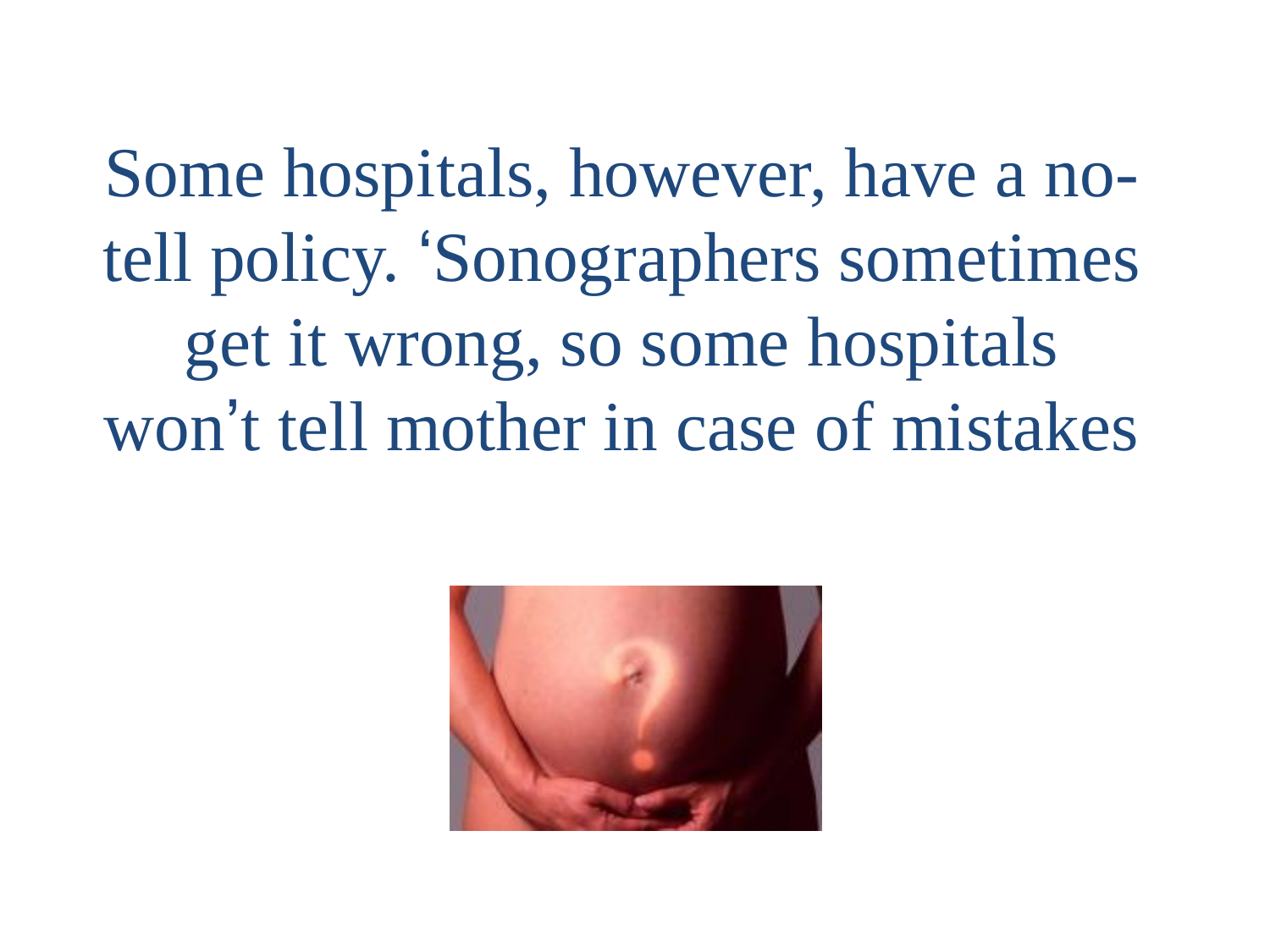## The Boy Ultrasound Gallery



• Sonographer should reassure himself that he actually sees the penis and scrotum in the case of a boy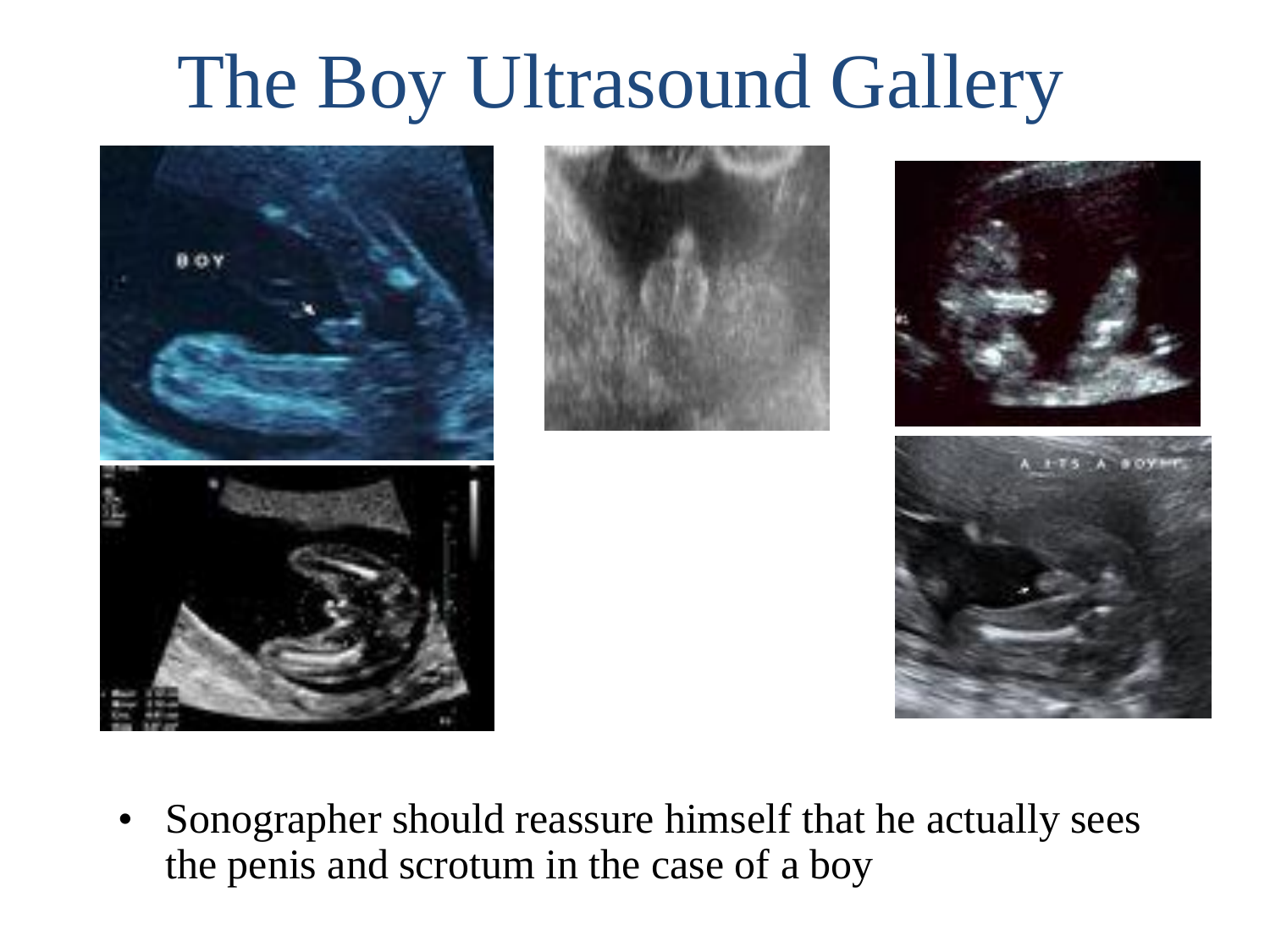# The Girl Ultrasound Gallery



The 3-lines sign

- Sonographer should reassure himself that he actually sees the labia in the case of a girl
- The absence of the penis must not be taken as sufficient evidence of the fetus being a girl
- The 3-lines sign which denotes the labia in the fetus is a very valid and accurate indication of the female gender .This is often called the "hamburger sign." Some technicians looks for two line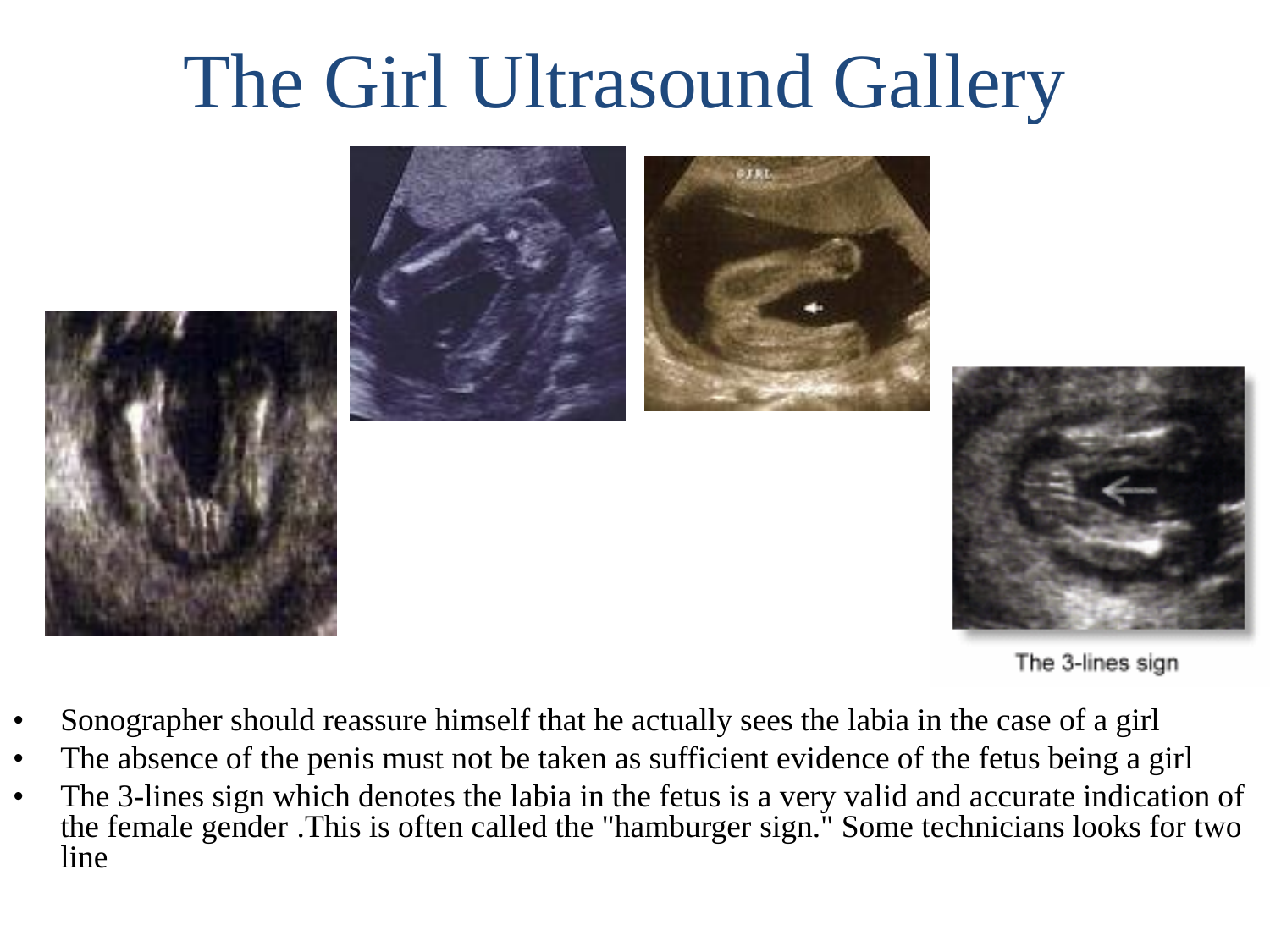## Ways Of Predicting The Sex Of A Baby

- Traditional ways eg The shape of her bump, cravings for sweet food or salty food? , hanging a needle or wedding ring on a thread over her tummy and watching to see which way it moves? or measuring babies' heart rates in the uterus
- Effective ways of are ultrasound scanning, amniocentesis or chorionic villus sampling (CVS). Although most women have an ultrasound scan at some stage of their pregnancies now, amniocentesis and CVS will only be offered if there is a medical need.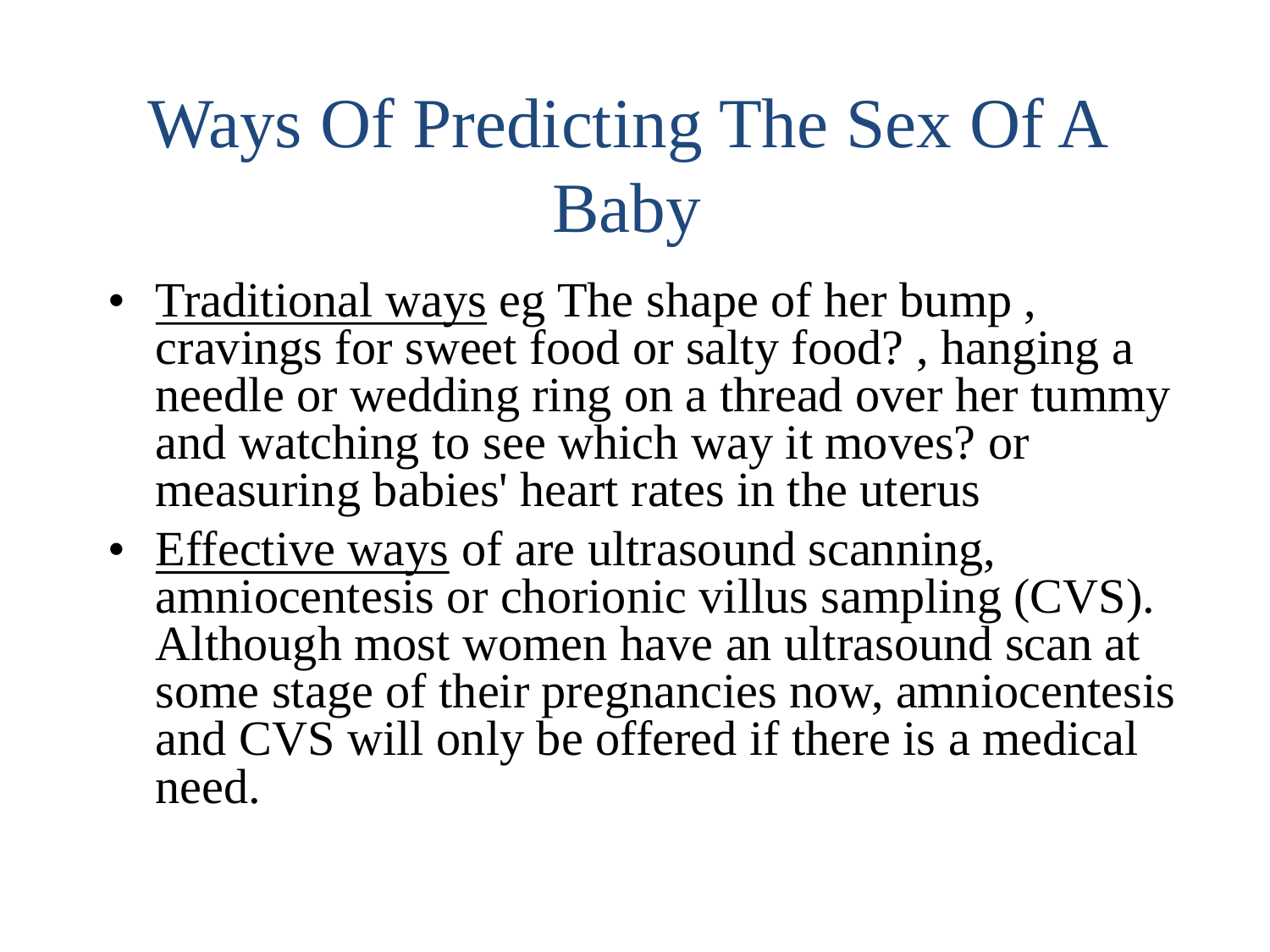#### **Ultrasound Accuracy Depends On Several Factors**

- Baby's cooperation the position of the fetus. Sometimes baby can be stubborn and refuse to give you a good view (such as if its legs are crossed )
- The increasing number of obese women also makes it harder to see the fetus clearly
- Gestational age
- when there is insufficient fluid surrounding the genitalia (as is often the case later on in a pregnancy)
- Modern/updated equipment
- Technician's ability during the optimum period of pregnancy (the "anomaly scan") are dependent both on the skill of the sonographer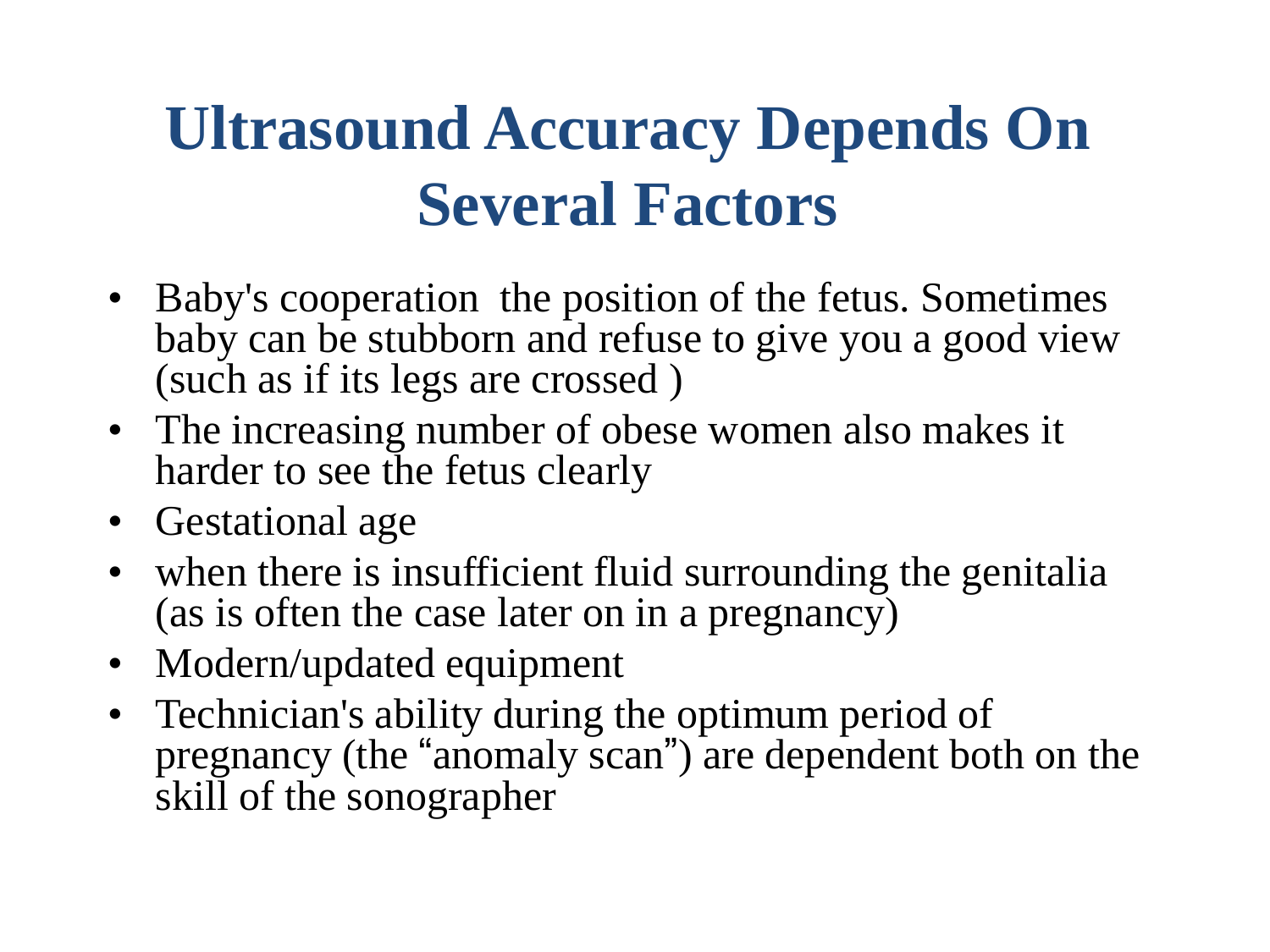Effect Of Knowing Sex of The Baby Whether Right Or Wrong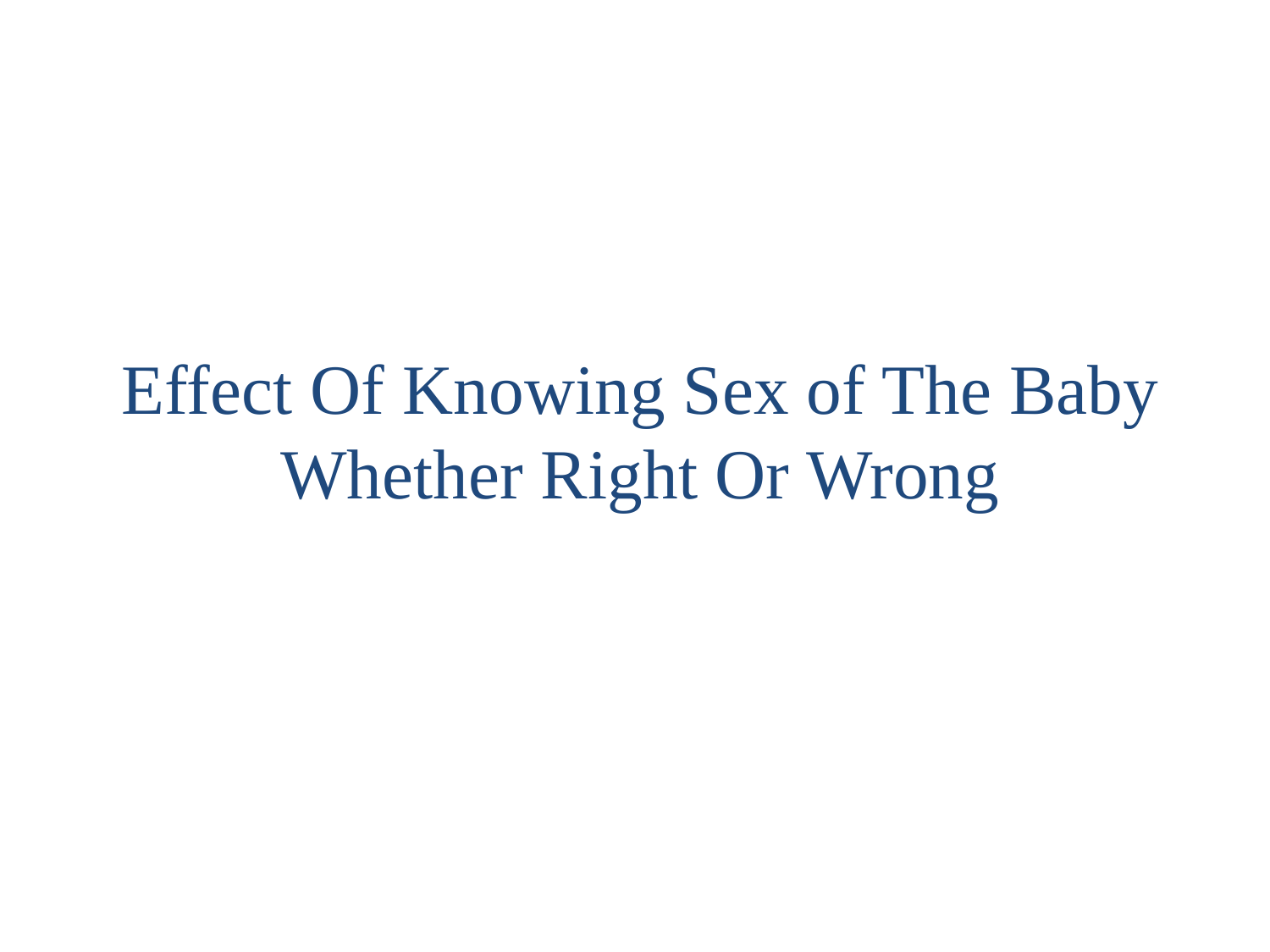## Effect On Mother

- Risk of sex-selected abortion : in India and China, where an overriding preference for male babies could prompt a rash of terminated pregnancies for women carrying girls
- Disappointed
- Depression antepartum and postpartum
- I had been certain that first baby was a girl, and when they handed me a boy he felt like a stranger
- Due to the mother's increasing immune tolerance of her children in utero – childern will suffer from bronchial asthma
- Marrying the second woman is made
- Divorce.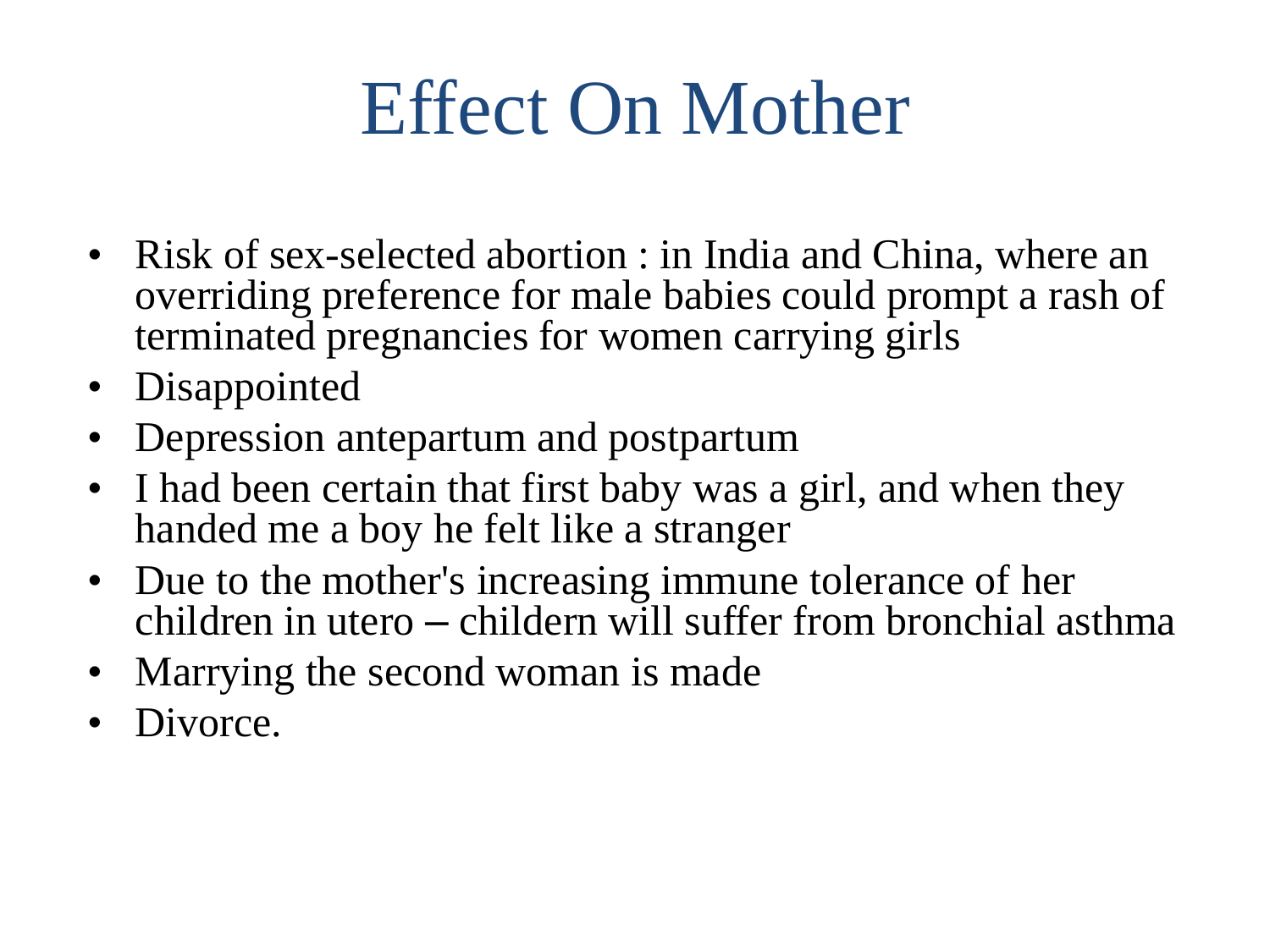## Effect On Father

- Disappointed
- Depression antepartum and postpartum
- Marrying the second woman is made.
- Divorce
- Husband did not buy tonic for her pregnant wife
- Husband did not buy good diet for her pregnant wife
- Husband leave her wife to deliver in cheap hospital
- Men lie when they say we like female descendants, when their wife goes home they fight with them or even sometimes divorce them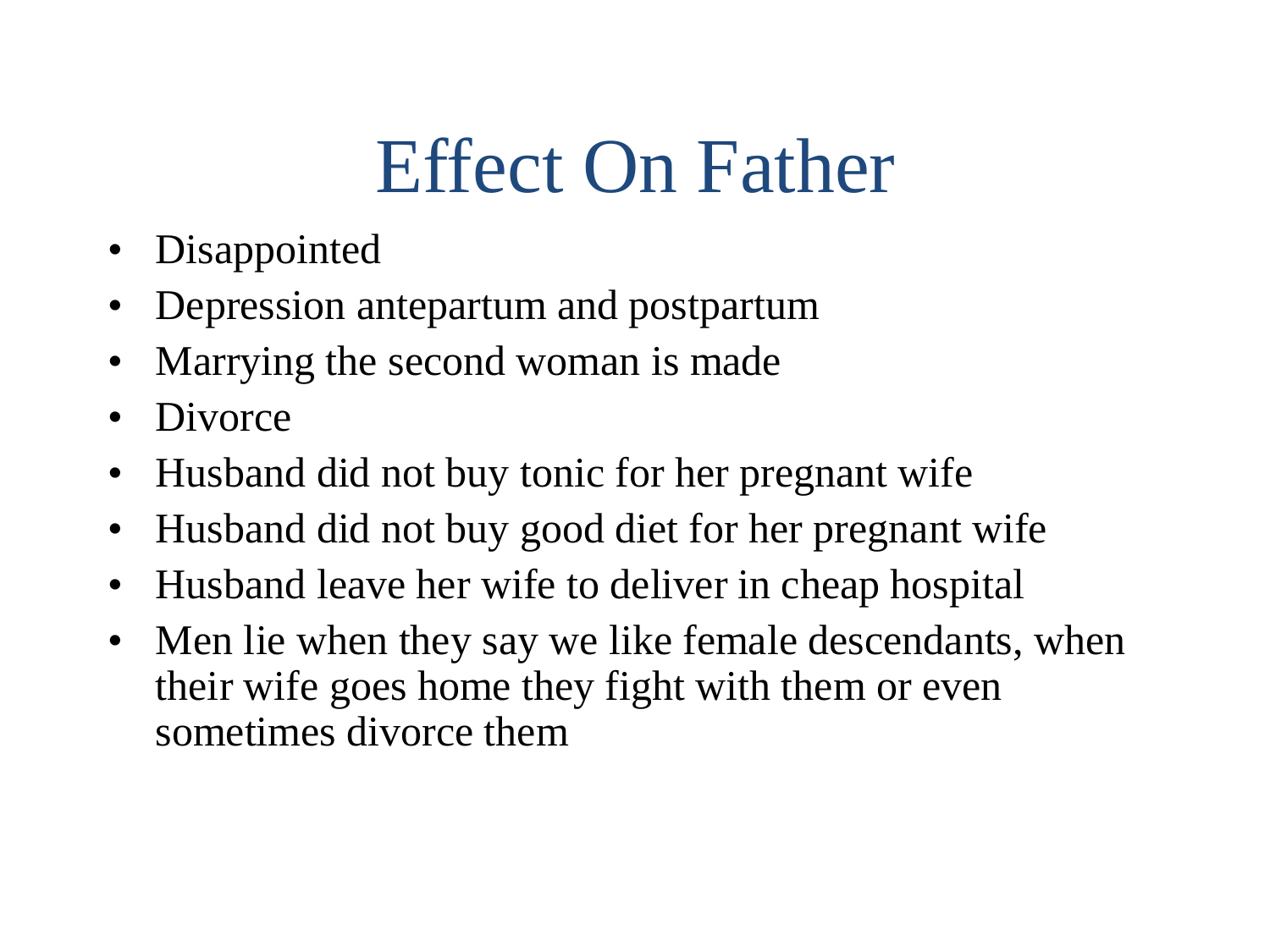## Effect On Sons And Daughters

- Disappointed
- Depression antepartum and postpartum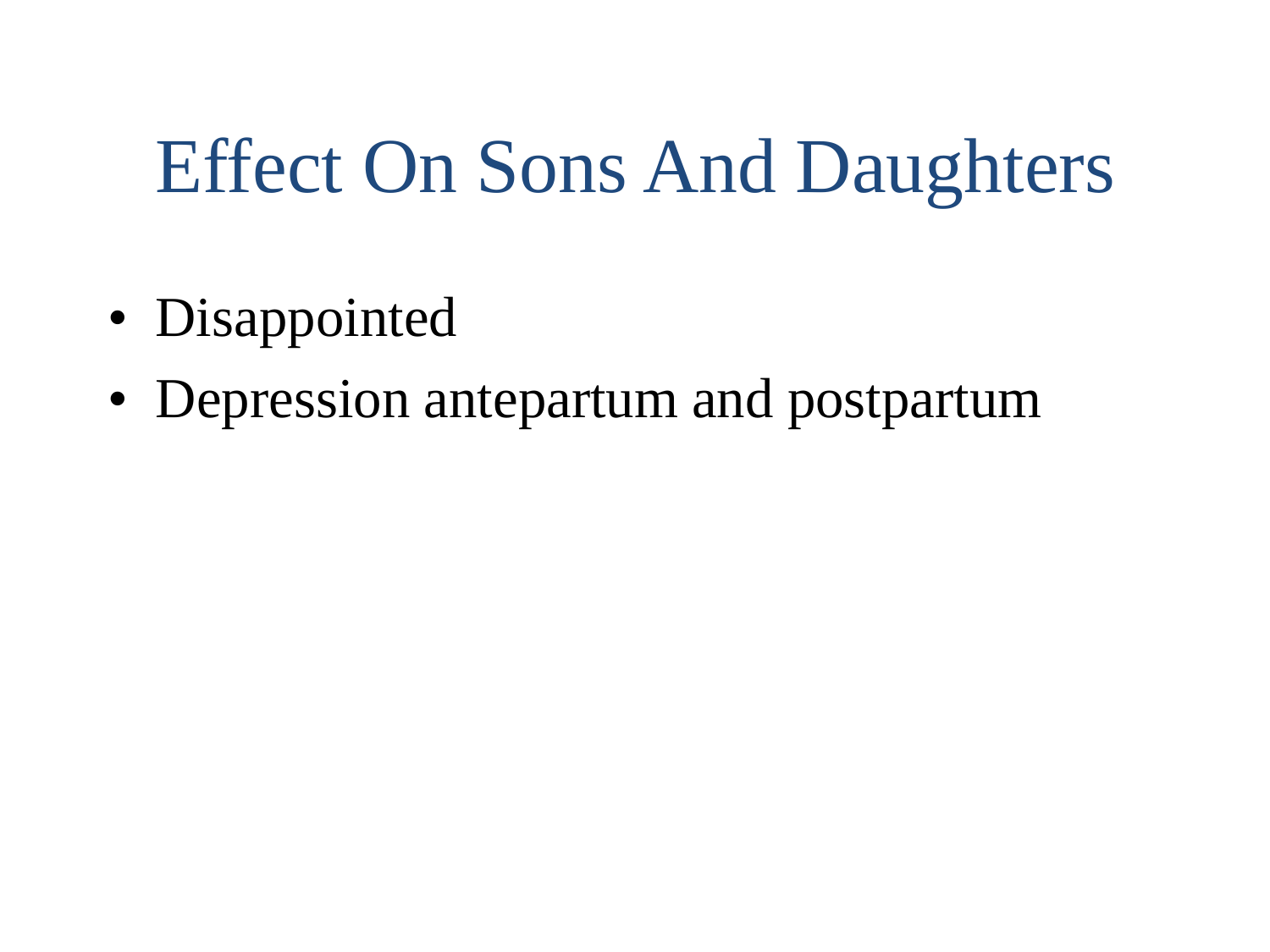### Effect On Family

• Serious **Gender** Imbalance in Population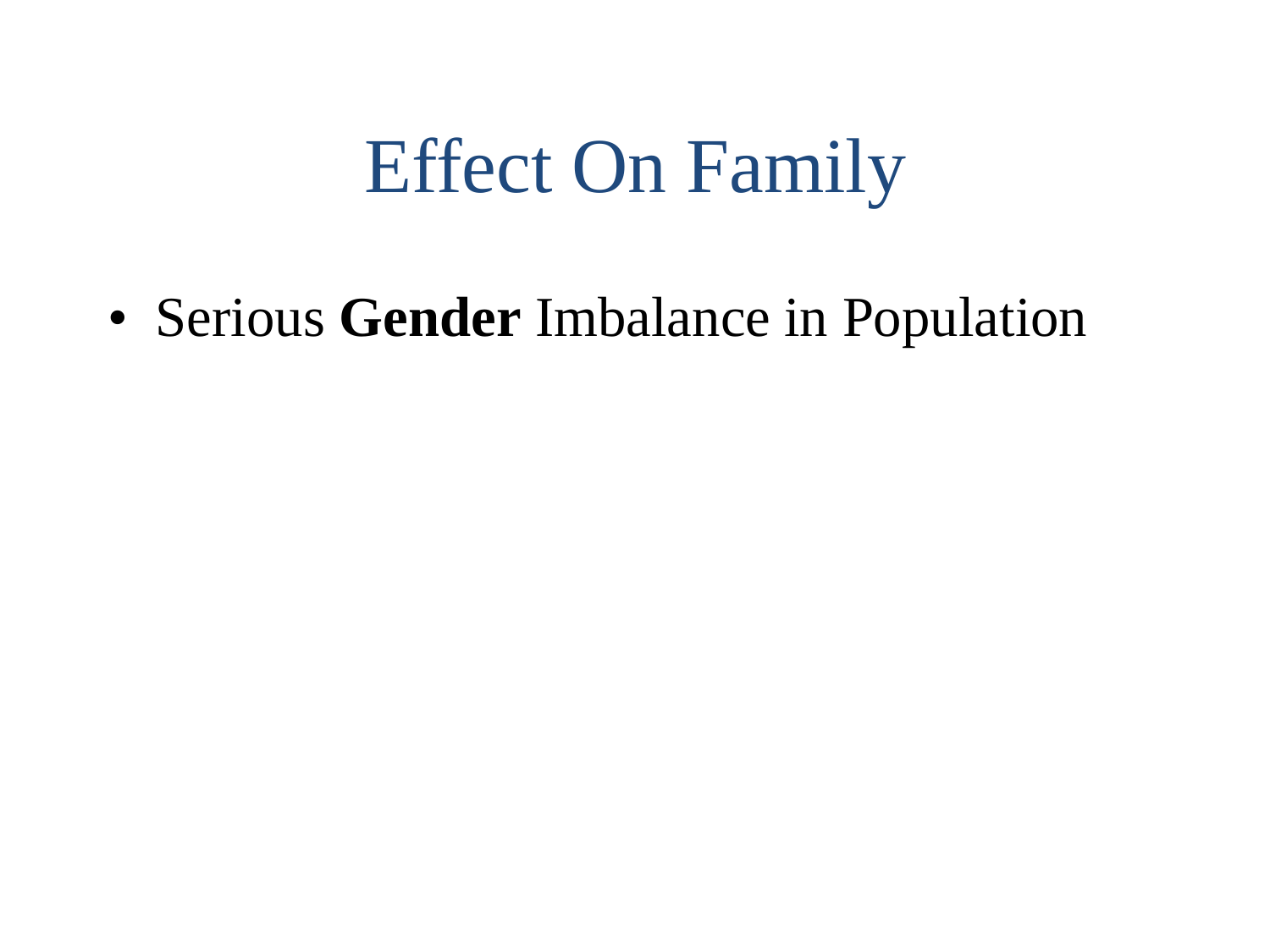#### Effect On Doctor

- Lose his patients and their relatives
- kiked
- Killed by angery father
- Doing cesarean section because this baby is precious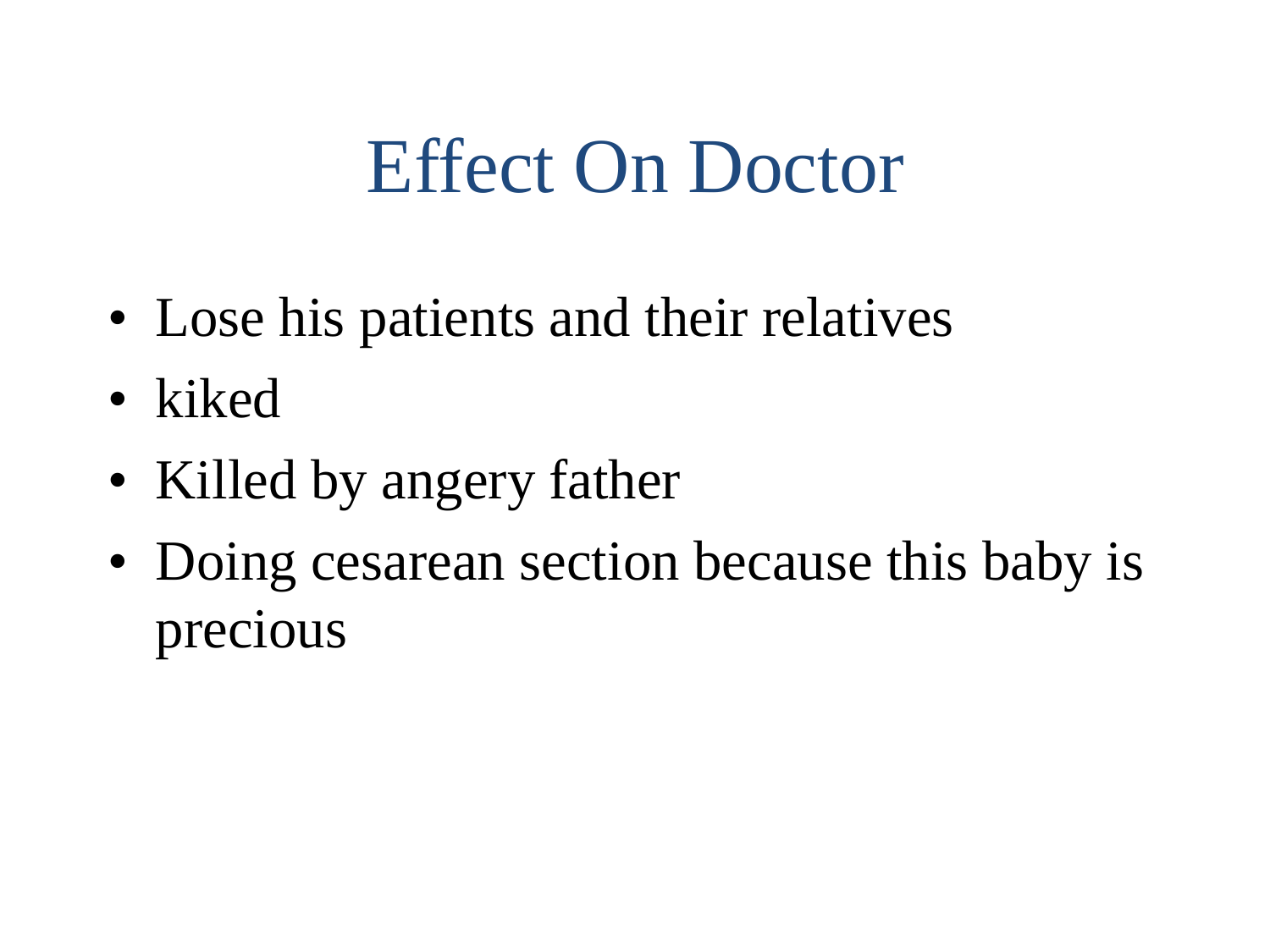### Effect On Hospital

- **In rare cases the declared gender is wrong,**
- **Gurting patient confidence and**
- **Possibly opening the hospital to a lawsuit**